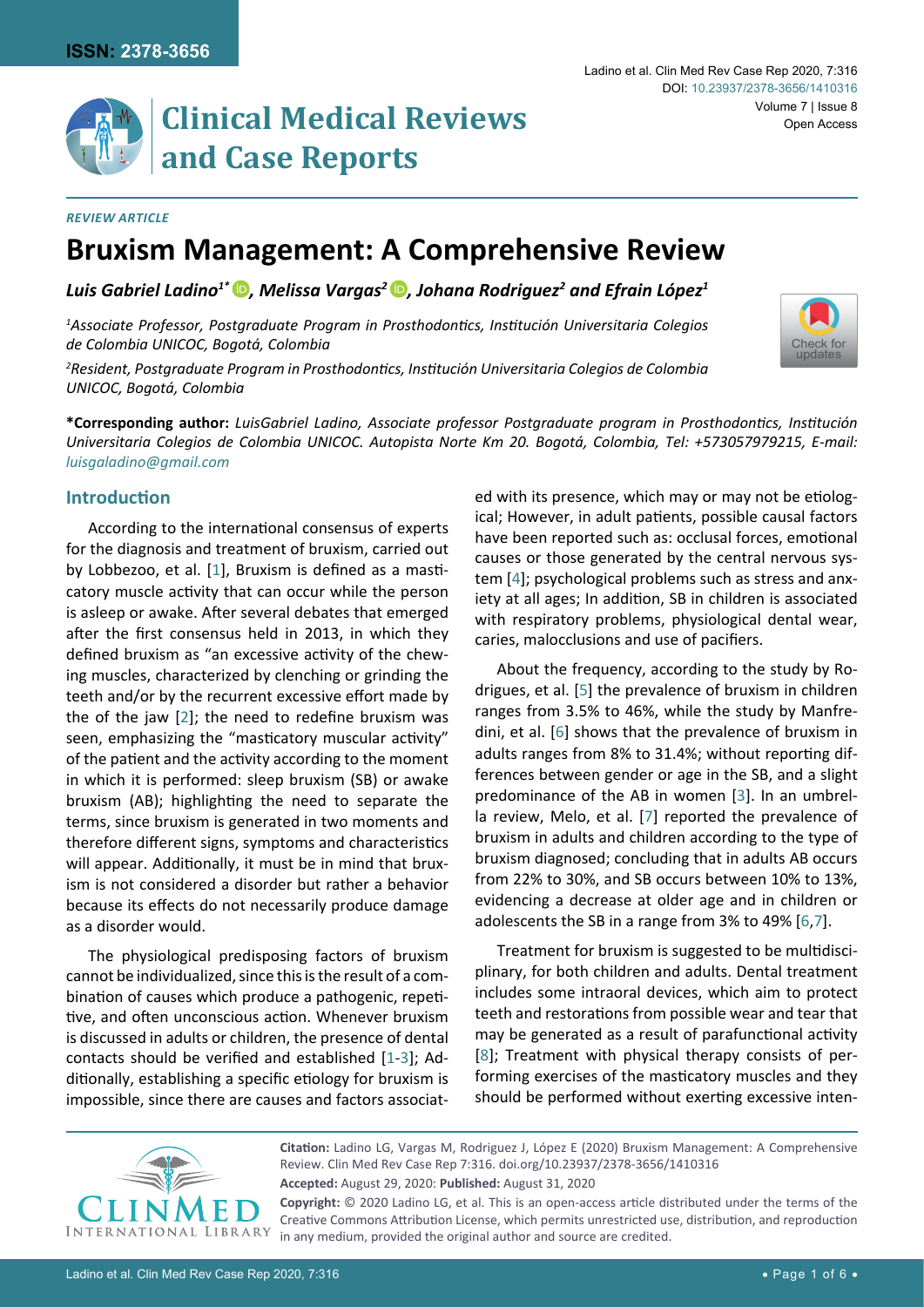sity, since this can generate microtrauma to the muscle fibers [[9](#page-4-10)]. Likewise, other options include management with cognitive-behavioral therapies including psychoanalysis, autosuggestion, hypnosis, progressive relaxation, meditation, self-control, and sleep hygiene [[10](#page-4-11)]. As alternative Biofeedback is a behavioral technique, consisting of the use of biological signals themselves to achieve a change in physiological functioning [[11](#page-4-12)]. Regarding pharmacological treatment, medications such as benzodiazepines, anticonvulsants, beta-blockers, and antidepressants may be indicated; It is recommended that this type of therapy should only be performed in case other more conservative treatments have not been effective [[12](#page-4-13)]. On the other hand, the application of botulinum toxin has been used for the management of bruxism, this is defined as a neurotoxin that is produced by a gram-positive bacterium called *Clostridium botulinum*. Botulinum toxin type A (BTZ-A) is a biological variable of these exotoxins that temporarily inhibits skeletal muscle at the time it restricts the production of acetylcholine and inactivates calcium channels in nerve endings [\[13](#page-4-14)].

Psychological therapies are recommended as initial treatment for bruxism in children, since they will not involve invasive treatments, they do not interfere with the growth and development of the maxillary structures and they do not present contraindications or sequential effects; these psychological complications can decrease anxiety and muscular hyperactivity characteristic of bruxomania episodes [[14](#page-4-15)]. The purpose of this article is to generate clinical recommendations as a complement to the comprehensive treatment of patients, for decision-making about the therapies indicated in SB and AB.

# **Results and Discussion**

41 studies were selected to generate recommendations according to the best available scientific evidence; the risk of bias was evaluated according to each study as follows: systematic reviews according to the method reported in each document, for observational studies it was evaluated using the Newcastle - Ottawa Scale tool and for randomized clinical studies the Jadad scale was used; in addition, the quality of evidence and the degree of recommendation were also evaluated according to GRADE.

# **Bruxism classification**

Various terms have been proposed for the classification of bruxism over the years, starting from the factors that may influence its presence, and the different etiologies, for this reason, the great discrepancy in classifying it; according to its etiology they classify it into primary bruxism and secondary bruxism; according to the movement carried out by the jaw muscles, they classify it as centric and eccentric, but in most reviews, it is not specified whether the SB or AB are being investigated individually, so variability in the prevalence between the SB

and AB in adults or youth, aggravating the situation the multiple methods that can be used to evaluate them [[7\]](#page-4-4).

In a first consensus carried out in 2013, they defined bruxism as an "excessive activity of the masticatory musculature, characterized by clenching or grinding the teeth and/or by excessive and recurrent effort made by the jaw" [[2](#page-4-7)]; but the concept obtained according to the consensus in 2018, is a "masticatory muscle activity that occurs during sleep and/or wakefulness"; which is conditioned by a series of variables that interact with its presence; according to the moment in which the mandibular movement is performed, we can start from a classification: SB and AB; In addition to the moment in which the patient carries out the bruxomaniac activity, we must be sure of the evolution time of this "behavior", since it is so called, if the abnormal function time is less than a month and there are no pathological clinical consequences, therefore, it is only considered a habit or disorder, if there is dental wear; evident clinical sign of contact of the teeth in parafunction by the patient, in the same way considering the presence of bruxism as a risk or protective factor [[1](#page-4-6)].

# **Oral pathognomonic signs to clinical diagnose of bruxism**

According to the American Academy of Sleep Medicine (AASM), the evaluation of bruxism is based on reports of teeth grinding and sounds during sleep, however, it is very complex because there is no consensus to measure tooth wear due to parafunction, although not all episodes of this rhythmic activity of the chewing muscles are accompanied by the grinding or clenching of the teeth [[15\]](#page-4-8).

The clinical examination of the oral cavity allows identifying the characteristic signs of teeth grinding, among which are:

- Hypertrophy of the masseter and/or temporal muscles.
- Changes in facial symmetry.
- Indentation of the tongue.
- Dental wear.
- Fissured or cracked tooth syndrome.
- Gingival recession [\[15](#page-4-8),[16](#page-4-9)].

Tooth wear is the most reported evidence for both SB and AB, it is associated with other factors that can exacerbate injuries such as age, occlusal disharmony, consumption of carbonated drinks, consumption of medications, gastric reflux, and eating disorders. It was shown that although dental wear is a pathognomonic sign of bruxism, its presence should not be taken as an absolute evaluation criterion since other risk factors that may predispose to the presence of bruxism should be evaluated, and support us with the use of questionnaires to determine your diagnosis [[17](#page-5-0)].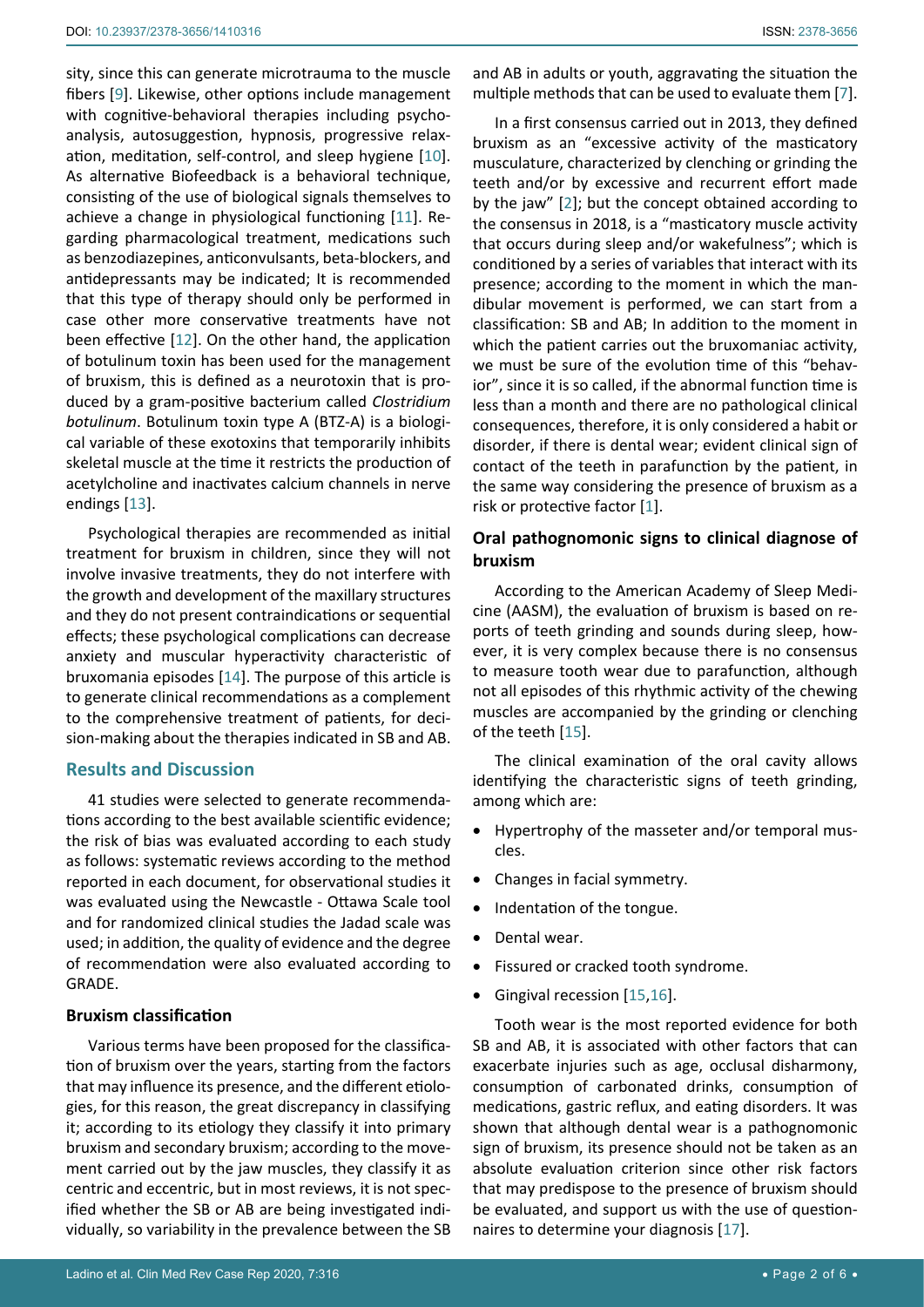# **Restoration of severe dental wear associated with bruxism**

There are two types of rehabilitation to perform prosthetic restoration of patients with severe wear caused by bruxism: 1) Minimally invasive: Which consists of carrying out all additive processes, can be performed with composite resin or dental ceramic; 2) Traditional: Which requires 360° preparation of dental tissue to restore with crowns.

In most studies, patients with bruxism are excluded as they could have an undesired effect on the study results, especially concerning chipping, delamination, or fracture of different materials. For this reason, in most manufacturers' guidelines they dismiss the use of any material for bruxers, which implies that patients with bruxism must be reliably identified, although the diagnosis of bruxism should not be taken as an absolute contraindication for the use of ceramic materials or resins, but as a factor susceptible to failure.

Direct or indirect resin restorations are part of the minimally invasive restoration which is considered an option with improvements in the physical, mechanical, and chemical properties of its materials. The survival of direct restorations is slightly lower than the indirect restorations [[18](#page-5-8)]. All-Ceramic and ceramic fused to metal crowns constitute the traditional rehabilitation in which a retentive design is sought by making the wear of 360% of the remaining surface; the degree and severity of bruxism must be evaluated to decide between the two treatment options. These metal-ceramic crowns report survival of 94% at 8 years but with the risk of suffering irreparable chipping and wear, which affect the microstructure and crown surface roughness, therefore, the ceramic surface treatment plays an important role in the wear of the opposite structure, since when the enamel is opposed to the unglazed and unpolished ceramic, the dental wear will be higher [[19](#page-5-9)].

Ceramic veneers are another option; lithium disilicate and zirconia are the materials of choice preferably, although in the presence of parafunction, the success rate is reduced, so it is recommended to control this with strategies pharmacological or non-pharmacological when performing these procedures with the patient's knowledge of the risks of fracture and associated failure that is almost 8 times greater in the presence of bruxism [[20](#page-5-10)]; in these patients the bite forces can exceed 800N, the occlusion against which the patient faces either with natural teeth or with other restorations and the design of the restorations play an important role, since at least in cases of previous veneer restorations functional designs must be made covering the incisal edge and part of palatal/lingual surface of the tooth with 1 mm chamfer [[21](#page-5-11)].

If AB as SB persists, there is a limited prognosis for fragile material restorations such as larger overlays and

restorations so these two factors should be considered when planning restorations in young patients where conservative approaches with minimal intervention they could make a long-term difference in your oral health [\[22](#page-5-1)].

# **Treatment of the Abfractions**

It is specifically known that the etiology of non-carious cervical lesions (NCCL) is multifactorial, patients with a history of bruxism or clinical evidence of other forms of traumatic occlusion generally present higher occlusal stresses on their teeth, and in turn producing increased flexion. In the cervical region of the teeth, as a result, greater occlusal stresses are produced by bruxism, increasing the prevalence of NCCL, which could also result in the disunity of the restorations in class V cavities [[23](#page-5-2)]. The materials usually used to restore abfractions are glass ionomers, resin-modified glass ionomers, and nanoceramic composite resins that have recently been introduced.

Glass ionomers have a wide range of clinical applications in NCCL because their adequate bond strength, biocompatible fluoride release characteristics, and tooth-like thermal coefficients; their disadvantages are low flexural strength, weak abrasion resistance, and sensitivity to contact with moisture, although the retention of the restorations in NCCL is directly related to the adhesion capacity and modulus of elasticity of the restorative system [[24\]](#page-5-3).

# **Pharmacological alternatives**

Pharmacological therapy for patients diagnosed with bruxism consists of antidepressants, L-dopa inhibitors, antiepileptics, sympatholytics, antihistamines or dopaminergic, intramuscular injections: Botulinum toxin and homeopathic medicine. Even though some pharmacological treatments may be unsafe if used for long periods as a result of the inherent side effects or risks of dependency [[25\]](#page-5-4).

One of the recently used treatments is botulinum toxin type A since it produces relaxation in the muscles of mastication and in the same way a reduction in occlusal force, generating a decrease in pain at rest and the symptomatology of the masticatory muscles [[26](#page-5-5)]; this can be evidenced in polysomnography studies where it's explained that given the contraction of the masseter and temporal muscles in the SB when applying a dose of 60 units in each masseter muscle and 40 units in each temporal muscle, symptoms are reduced, although the dosage may vary between patients depending on their bruxism [[27\]](#page-5-6).

Although benzodiazepines have been reported to reduce motor activity related to bruxism, supporting studies are lacking; Saletu A, et al. [[28](#page-5-7)] reported that 1 mg of clonazepam improves bruxism and sleep efficiency; but as an adverse effect, they observed that the apnea and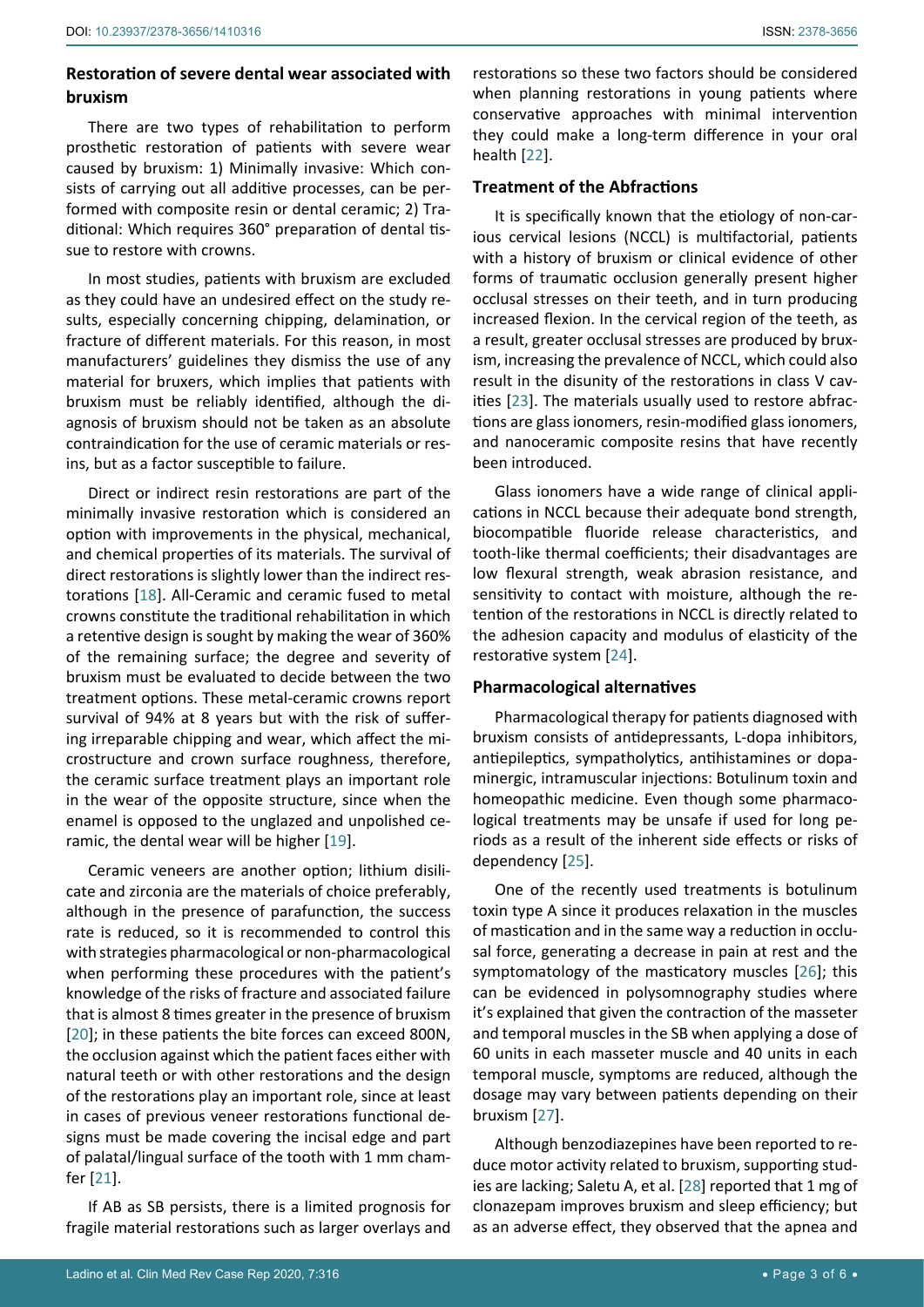hypoapnea indices increased, although not significantly. Propanadol, an adrenergic receptor blocker, also shows a reduction in teeth grinding, but this produces a reduction in the quality of sleep, worsening sleep disorders such as apnea, insomnia, and behavioral disorder in the stage of rapid eye movements (REM). Clonidine significantly decreases the ratio of the rhythmic masticatory muscle activity index compared to clonazepam, but it was associated with an increase in cardiac frequency intervals before the onset of episodes of rhythmic masticatory muscular activity, given by the suppression of the activity of the autonomic nervous system, specifically in the significant decrease in the percentage of REM sleep; for this reason, clonidine is more effective than clonazepam in the treatment of SB [[29](#page-5-17)]. Among the homeopathic medicines are Melissa Officinalis (MO) or limoncilllo, and Phytolacca Decandra (PD) with which a significant reduction of SB can be observed from the visual analogue scale (VAS), acting better MO, although in the anxiety scale there were no significant variations [[30](#page-5-18)].

# **Non-pharmacological therapeutic alternatives**

For the treatment of bruxism, a multidisciplinary treatment should be carried out, as mentioned above, and one of the approaches with which such management can be carried out is with a treatment based on physical therapy of the different muscles of mastication, cognitive therapy, and biofeedback. Jokubauskas L, et al. [[11](#page-4-12)] evaluated the effectiveness of biofeedback as part of the management of bruxism, the effect of contingent electrical stimulation and the effect of biofeedback using a plate was investigated, in an approximate period of 6 weeks; where it is confirmed that biofeedback can be used as a therapy to reduce bruxism, but it does not have an effect in reducing pain that patients may present.

Electrotherapy, muscle relaxation, and manual therapies are used to manage with physical therapy. Amorim C, et al. [[31](#page-5-19)] evaluated the effect of physiotherapy in combination with electro-therapeutic resources, occlusal plates, cognitive-behavioral therapies, postural awareness and muscle relaxation in patients with bruxism, where it was determined that the treatment carried out by biofeedback it is more effective than occlusal splints; Cognitive-behavioral therapies based on muscle relaxation and biofeedback through audio, reduction of masticatory muscle activity, however, further studies are required to support these treatments.

De Paula Gomes C, et al. [[32](#page-5-20)] reported the effect of physiotherapy on masticatory muscles and the use of occlusal splints for the treatment of SB in 78 patients, where they concluded that the combined treatment had better results for the treatment of bruxism. On the other hand, Gouw S, et al. [[33](#page-5-21)] determined the effect of physiotherapy in patients with SB, concluding that physiotherapy of the masticatory muscles was not effective

in reducing bruxism in patients with absence of pain.

# **Occlusal splint design**

For the treatment of bruxism, the use of occlusal splints has been reported in the literature, Riley P, et al. [\[34](#page-5-12)] evaluated the effectiveness of oral plates in patients with temporomandibular disorders (TMD), pain, bruxism, and the presence of dental wear, with no evidence that splints decreased clicking and pain at the temporomandibular level; likewise, Jokubauskas L, et al. [[11](#page-4-12)] in a systematic review evaluated the effectiveness of different splints for the management of SB, in a total of 398 patients, 15 studies reported acrylic intraoral splints or devices and 1 study in flexible thermoplastic material, determining that intraoral splints or devices do not reduce bruxism but they can protect teeth against possible wear. The previous results are confirmed with a study by Bergmann A, et al. [[35\]](#page-5-13) in which they evaluated the effectiveness of a biofeedback splint and an occlusal splint for the management of temporomandibular pain and SB in 42 patients; the biofeedback splint showed a reduction of the SB compared to the conventional occlusal splint, likewise, the two types of splint contribute to the protection of the teeth against possible wear.

In addition to the conventional occlusal splint, the use of splints for trigeminal nociceptive inhibition has also been reported, as in a study by Dalewski B, et al. [\[36](#page-5-14)] where they evaluated the effectiveness of said splint and an occlusal splint in 30 patients, demonstrating that there is no influence on the masseter and temporal muscles after the use of the occlusal splints and the splint for trigeminal nociceptive inhibition to reduce SB; so its use remains a controversial topic.

#### **Recommended treatment in children**

For the management of bruxism in children, it must be considered that they are in a stage of development and growth of the maxillary structures, so each intervention carried out should be done with caution. Chisini L, et al. [[14\]](#page-4-15) suggest psychological treatment, physical therapy and the use of occlusal plates, but it is necessary to have an exhaustive control and periodic controls if this type of treatment is carried out, since, for example, the use of splints will possibly restrict Adequate maxillary growth so they are only indicated in deciduous dentition. Additionally, also pharmacological therapies such as flurazepam 15 mg/day, hydroxyzine 25-50 mg/day, and 5-25 mg/day for 4 weeks and diazepam 2.5 and 5 mg/day were reported; However, caution should be exercised in not prolonging the medication, since they can generate different side effects. Ierardo G, et al. [\[37](#page-5-15)] indicate that medicated hydroxyzine in doses of 25-50 mg may decrease bruxism, but not with sufficient evidence from Mostafavi S-N, et al. [[38\]](#page-5-16) evaluated the effectiveness of diazepam in reducing bruxism in 90 children and determined that there is no reduction in SB in children; Homeopathic medicines such as Melissa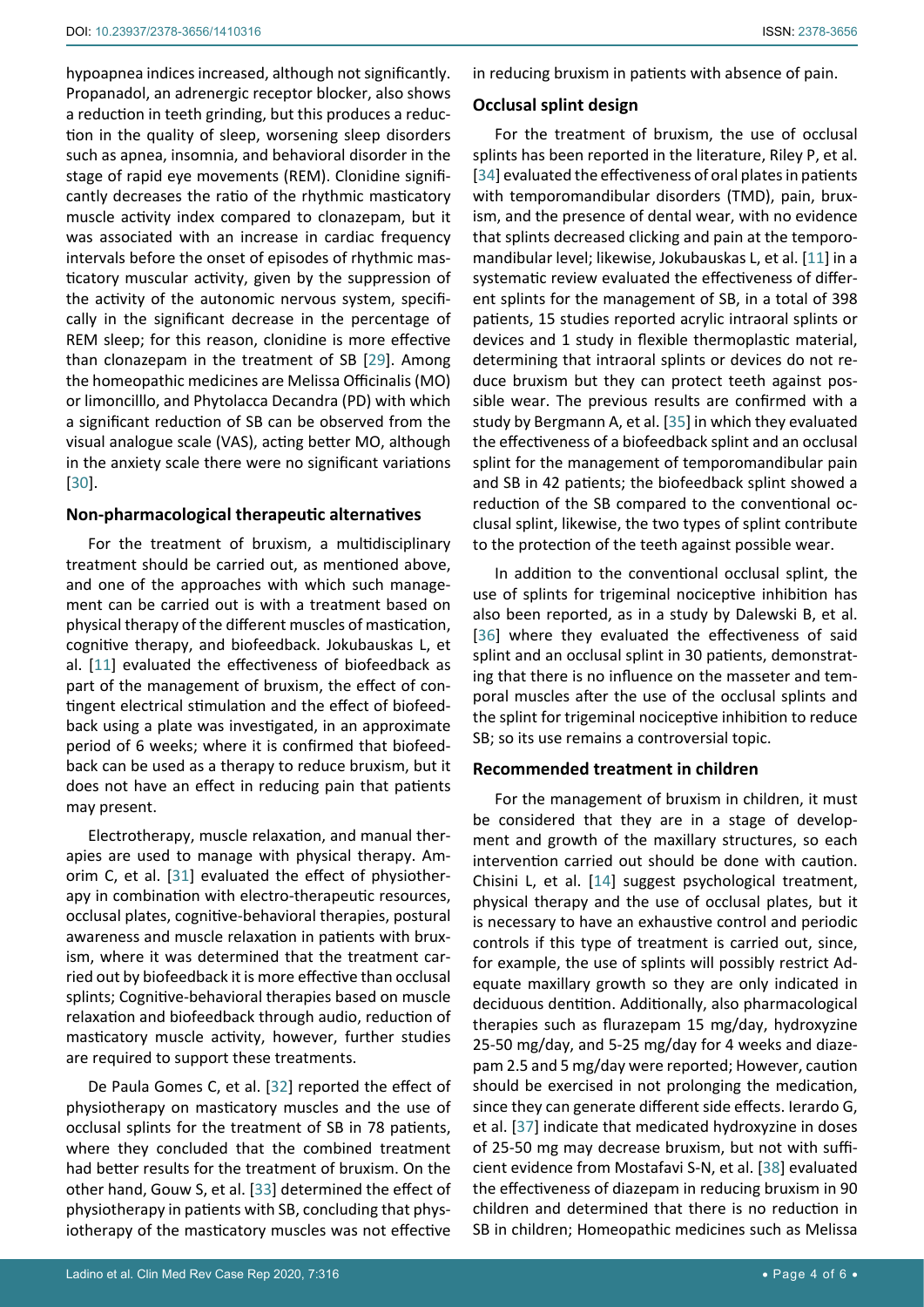Officinalis have also been suggested, which have sedative and anxiolytic properties, evidencing a reduction in bruxism in children [[30\]](#page-5-18).

#### **Bruxism and dental implants**

A possible association of the loss of implants due to excessive occlusal forces has been reported, for this reason, it is important to know whether excessive masticatory muscle activity may or may not be a factor that contributes to biological and mechanical failures in implants, Zhou Y, et al. [\[39](#page-5-23)] investigated the possible association between implant failure and bruxism in 2,233 patients, with a follow-up of 1 to 10 years, showing that failures in implant rehabilitation and bruxism are related, which is confirmed in a study of 3,549 implants which concludes that bruxism may be associated with an increased risk of implant failure [[40](#page-5-24)].

Chrcanovic B, et al. [\[41](#page-5-25)] analyzed the complications that can occur in implants placed in SB patients, where it's suggested that implant failures are influenced by bruxism, generating mainly mechanical failures on implant-supported restorations; other authors such as Chitumalla R, et al. [[42](#page-5-26)] report mechanical failures for screwed and cemented restorations in 640 implants in SB patients, however, Chatzopoulos G, et al. [[43](#page-5-27)] investigated the association between temporomandibular disorders and self-reported bruxism with implant failure, and it was found that the relationship of bruxism and temporomandibular symptoms were not significant, that there is no negative association when has adequate and periodic monitoring of patients that performed bruxism with implant-supported restorations.

# **Association between bruxism, temporomandibular disorders, and orofacial pain**

Over time, a possible association between bruxism and temporomandibular disorders has been discussed in both adults and children, Andrade N, et al. [[44\]](#page-5-28) investigated the history of sleep, and orofacial disorders in 66 children aged 3 to 7 years, and 34 of them had SB, reporting a possible association between bruxism and orofacial disorders; De Oliveira L, et al. [[45\]](#page-5-29) also evaluated the possible association between bruxism and temporomandibular disorders and it is evident that children diagnosed with SB have a 2.97 times greater probability of presenting temporomandibular disorders.

Tesseroli J, et al. [[46](#page-5-30)] investigated whether the presence of generalized pain could influence the polysomnographic characteristics of 47 adult patients diagnosed with bruxism and pain in the muscles of mastication, where the patients who presented generalized pain had less sleep quality and efficiency, Ohlmann B, et al. [[47](#page-5-31)] evaluated the possible relationship between SB and temporomandibular disorders (TMD), concluding that there is no clear relationship between SB and temporomandibular disorders, this conclusion can be corrobo-

rated in a study by Wieckiewicz M, et al. [[48](#page-5-22)] where the distribution of TMD was evaluated in 77 patients with bruxism, all with signs and symptoms of TMD; the most common diagnosis was myalgia, followed by disc displacement with reduction and temporal tendonitis, evidencing that bruxism was not directly related to TMDs.

#### **References**

- <span id="page-4-6"></span>1. [Lobbezoo F, Ahlberg J, Raphael KG, Wetselaar P, Glaros](https://pubmed.ncbi.nlm.nih.gov/29926505/)  [AG, et al. \(2018\) International consensus on the assess](https://pubmed.ncbi.nlm.nih.gov/29926505/)[ment of bruxism: report of a work in progress. J Oral Reha](https://pubmed.ncbi.nlm.nih.gov/29926505/)[bil 45: 837-844.](https://pubmed.ncbi.nlm.nih.gov/29926505/)
- <span id="page-4-7"></span>2. [Lobbezoo F, Ahlberg J, Glaros AG, Kato T, Koyano K, et al.](https://pubmed.ncbi.nlm.nih.gov/23121262/)  [\(2013\) Bruxism defined and graded: An international con](https://pubmed.ncbi.nlm.nih.gov/23121262/)[sensus. J Oral Rehabil 40: 2-4.](https://pubmed.ncbi.nlm.nih.gov/23121262/)
- <span id="page-4-3"></span>3. [Yap AU, Chua AP \(2016\) Sleep bruxism: Current knowl](https://www.ncbi.nlm.nih.gov/pmc/articles/PMC5026093/)[edge and contemporary management. J Conserv Dent 19:](https://www.ncbi.nlm.nih.gov/pmc/articles/PMC5026093/)  [383-389.](https://www.ncbi.nlm.nih.gov/pmc/articles/PMC5026093/)
- <span id="page-4-0"></span>4. [Gittelson G \(2005\) Occlusion, bruxism, and dental im](https://pubmed.ncbi.nlm.nih.gov/15787318/)[plants: Diagnosis and treatment for success. DentImplantol](https://pubmed.ncbi.nlm.nih.gov/15787318/)  [Update 16: 17-24.](https://pubmed.ncbi.nlm.nih.gov/15787318/)
- <span id="page-4-1"></span>5. [Rodrigues JA, Azevedo CB, Chami VO, Solano MP, Lenzi](https://pubmed.ncbi.nlm.nih.gov/31630473/)  [TL \(2020\) Sleep bruxism and oral health-related quality of](https://pubmed.ncbi.nlm.nih.gov/31630473/)  [life in children. A systematic review. Int J Paediatr Dent 30:](https://pubmed.ncbi.nlm.nih.gov/31630473/)  [136-143.](https://pubmed.ncbi.nlm.nih.gov/31630473/)
- <span id="page-4-2"></span>6. [Manfredini D, Winocur E, Guarda-Nardini L, Paesani D,](https://www.lucaguarda.it/articoli/159-Epidemiology.pdf)  [Lobbezoo F \(2013\) Epidemiology of bruxism in adults: a](https://www.lucaguarda.it/articoli/159-Epidemiology.pdf)  [systematic review of the literature. J Orofac Pain 27: 99-](https://www.lucaguarda.it/articoli/159-Epidemiology.pdf) [110.](https://www.lucaguarda.it/articoli/159-Epidemiology.pdf)
- <span id="page-4-4"></span>7. [Melo G, Duarte J, Pauletto P, Porporatti A, Stuginski-Bar](https://pubmed.ncbi.nlm.nih.gov/30993738/)[bosa J, et al. \(2019\) Bruxism: An umbrella review of sys](https://pubmed.ncbi.nlm.nih.gov/30993738/)[tematic reviews. J Oral Rehabil 46: 666-690.](https://pubmed.ncbi.nlm.nih.gov/30993738/)
- <span id="page-4-5"></span>8. [Beddis H, Pemberton M, Davies S \(2018\) Sleep bruxism:](https://pubmed.ncbi.nlm.nih.gov/30237554/)  [An overview for clinicians. Br Dent J 225: 497-501.](https://pubmed.ncbi.nlm.nih.gov/30237554/)
- <span id="page-4-10"></span>9. [Gouw S, de Wijer A, Creugers NH, Kalaykova SI \(2017\)](https://yehc.files.wordpress.com/2017/07/int-j-prosthodont-2017-vol-30-p-123-132.pdf)  [Bruxism: Is there an indication for muscle-stretching exer](https://yehc.files.wordpress.com/2017/07/int-j-prosthodont-2017-vol-30-p-123-132.pdf)[cises? Int J Prosthodont 30: 123-132.](https://yehc.files.wordpress.com/2017/07/int-j-prosthodont-2017-vol-30-p-123-132.pdf)
- <span id="page-4-11"></span>10. [Lobbezoo F, Van der Zaag J, Van Selms MK, Hamburger](https://pubmed.ncbi.nlm.nih.gov/18557917/)  [HL, Naeije M \(2008\) Principles for the management of brux](https://pubmed.ncbi.nlm.nih.gov/18557917/)[ism. J Oral Rehabil 35: 509-523.](https://pubmed.ncbi.nlm.nih.gov/18557917/)
- <span id="page-4-12"></span>11. [Jokubauskas L, Baltrušaitytė A \(2018\) Efficacy of biofeed](https://pubmed.ncbi.nlm.nih.gov/29577362/)[back therapy on sleep bruxism: A systematic review and](https://pubmed.ncbi.nlm.nih.gov/29577362/)  [meta-analysis. J Oral Rehabil 45: 485-495.](https://pubmed.ncbi.nlm.nih.gov/29577362/)
- <span id="page-4-13"></span>12. [Kanathila H, Pangi A, Poojary B, Doddamani M \(2018\) Di](http://www.oraljournal.com/pdf/2018/vol4issue1/PartE/4-1-44-680.pdf)[agnosis and treatment of bruxism: Concepts from past to](http://www.oraljournal.com/pdf/2018/vol4issue1/PartE/4-1-44-680.pdf)  [present. Int J Appl Dent Sci 4: 290-295.](http://www.oraljournal.com/pdf/2018/vol4issue1/PartE/4-1-44-680.pdf)
- <span id="page-4-14"></span>13. [Fernández T, Amghar S, Escoda C \(2019\) Efficacy of botu](https://pubmed.ncbi.nlm.nih.gov/31246937/)[linum toxin in the treatment of bruxism: Systematic review.](https://pubmed.ncbi.nlm.nih.gov/31246937/)  [Med Oral Patol Oral Cir Bucal 24: e416-e424.](https://pubmed.ncbi.nlm.nih.gov/31246937/)
- <span id="page-4-15"></span>14. [Chisini LA, San Martin AS, Cademartori MG, Boscato N,](https://pubmed.ncbi.nlm.nih.gov/31858254/)  [Correa MB, et al. \(2020\) Interventions to reduce bruxism in](https://pubmed.ncbi.nlm.nih.gov/31858254/)  [children and adolescents: a systematic scoping review and](https://pubmed.ncbi.nlm.nih.gov/31858254/)  [critical reflection. Eur J Pediatr 179: 177-189.](https://pubmed.ncbi.nlm.nih.gov/31858254/)
- <span id="page-4-8"></span>15. [Spijker A, Kreulen CM, Creugers NH \(2007\) Attrition, occlu](https://pubmed.ncbi.nlm.nih.gov/17594376/)[sion, \(dys\)function, and intervention: A systematic review.](https://pubmed.ncbi.nlm.nih.gov/17594376/)  [Clin Oral Implants Res 18: 117-126.](https://pubmed.ncbi.nlm.nih.gov/17594376/)
- <span id="page-4-9"></span>16. Serra-negra JM, Paiva SM, Auad SM, Ramos-Jorge ML, Pordeus IA (2012) Signs, symptoms, parafunctions and associated factors of parent-reported sleep bruxism in children: A case-control study. Braz Dent J 23: 746-752.